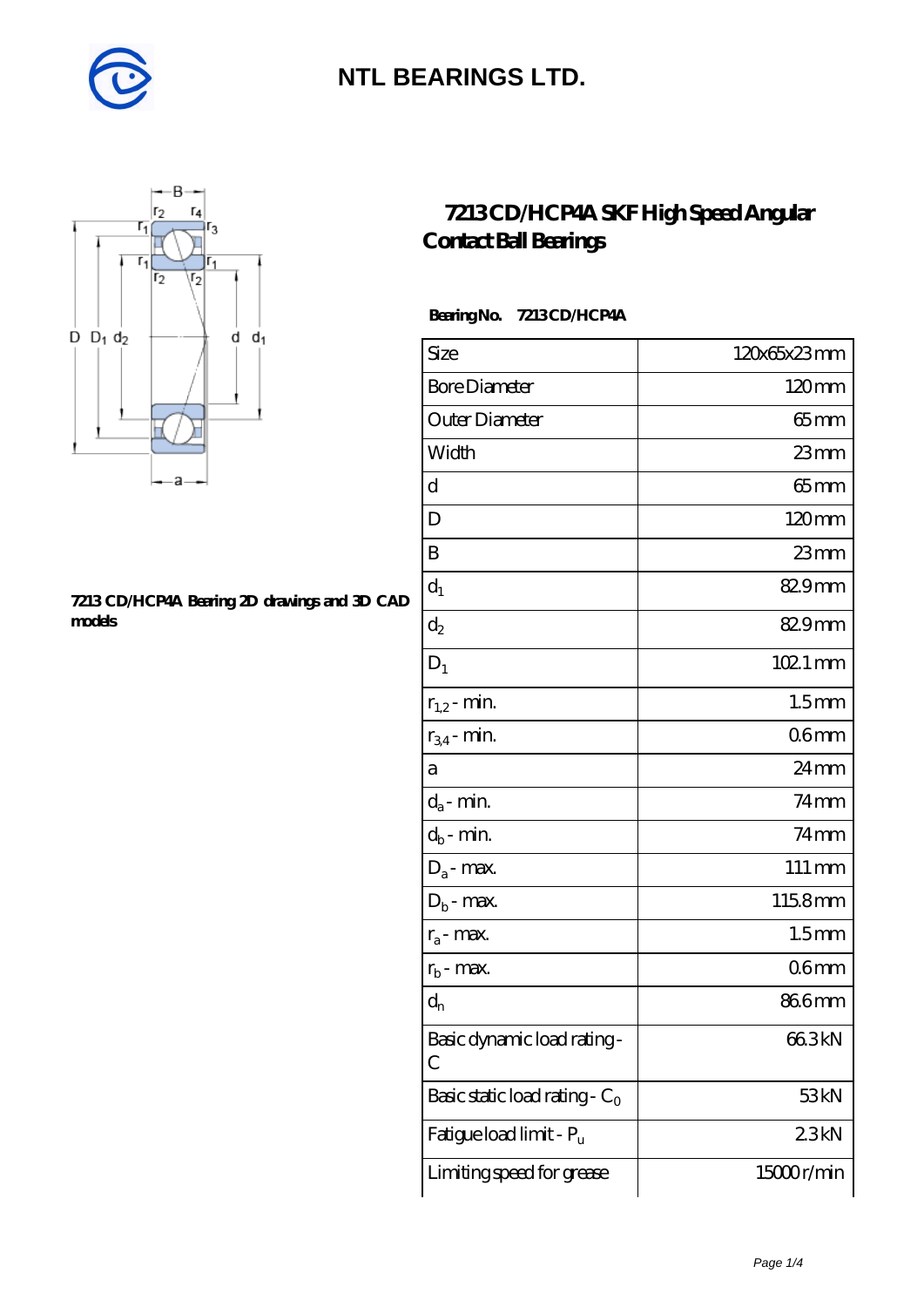

| lubrication                           |                     |
|---------------------------------------|---------------------|
| Limiting speed for oil<br>lubrication | 22000mm/min         |
| Ball - $D_w$                          | 15.875mm            |
| $Ball - z$                            | 15                  |
| $G_{ref}$                             | 12471 cm3           |
| Calculation factor - $f_0$            | 14.6                |
| Preload class $A - G_A$               | 250N                |
| Preload class $B - G_R$               | 500N                |
| Preload class $C - G_C$               | 1000N               |
| Preload class $D - G_D$               | 2000N               |
| Calculation factor - f                | 1.07                |
| Calculation factor - f                | T                   |
| Calculation factor - $f_{2A}$         | 1                   |
| Calculation factor - $f_{2B}$         | 1.01                |
| Calculation factor - $f_{\chi}$       | 1.03                |
| Calculation factor - $f_{2D}$         | 1.06                |
| Calculation factor - f <sub>HC</sub>  | 1.01                |
| Preload class A                       | 87N/micron          |
| Preload class B                       | 118N/micron         |
| Preload class C                       | 164N/micron         |
| Preload class D                       | 236N/micron         |
| $d_1$                                 | $829$ mm            |
| $\mathrm{d}_2$                        | 82.9mm              |
| $D_1$                                 | 102.1 mm            |
| $r_{1,2}$ min.                        | 1.5 <sub>mm</sub>   |
| $r_{34}$ min.                         | 06 <sub>mm</sub>    |
| $d_a$ min.                            | $74$ mm             |
| $d_b$ min.                            | $74$ mm             |
| $D_a$ max.                            | $111 \,\mathrm{mm}$ |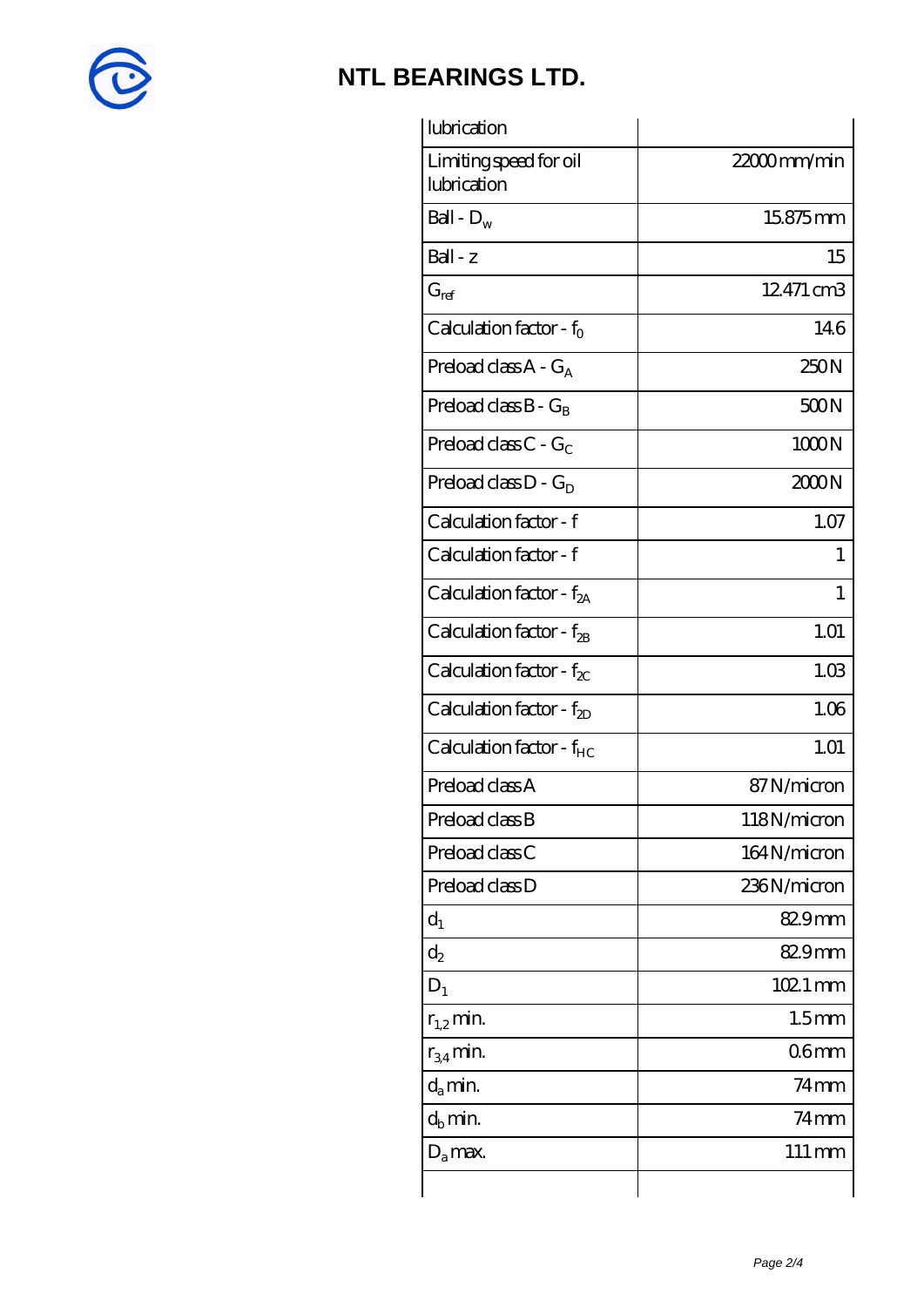

| 1.5 <sub>mm</sub>     |
|-----------------------|
| 06 <sub>mm</sub>      |
| 866mm                 |
| 663kN                 |
| 53 <sub>kN</sub>      |
| 228kN                 |
| 15000r/min            |
| $22000$ r/min         |
| 15.875mm              |
| 15                    |
| $12.471 \text{ cm}^3$ |
| 250N                  |
| $87N/\mu$ m           |
| 500N                  |
| $118N/\mu$ m          |
| 1000N                 |
| 164N/μ m              |
| 2000N                 |
| 236N/µ m              |
| 1.07                  |
| 1                     |
| 1                     |
| 1.01                  |
| 1.03                  |
| 1.06                  |
| 1.01                  |
|                       |